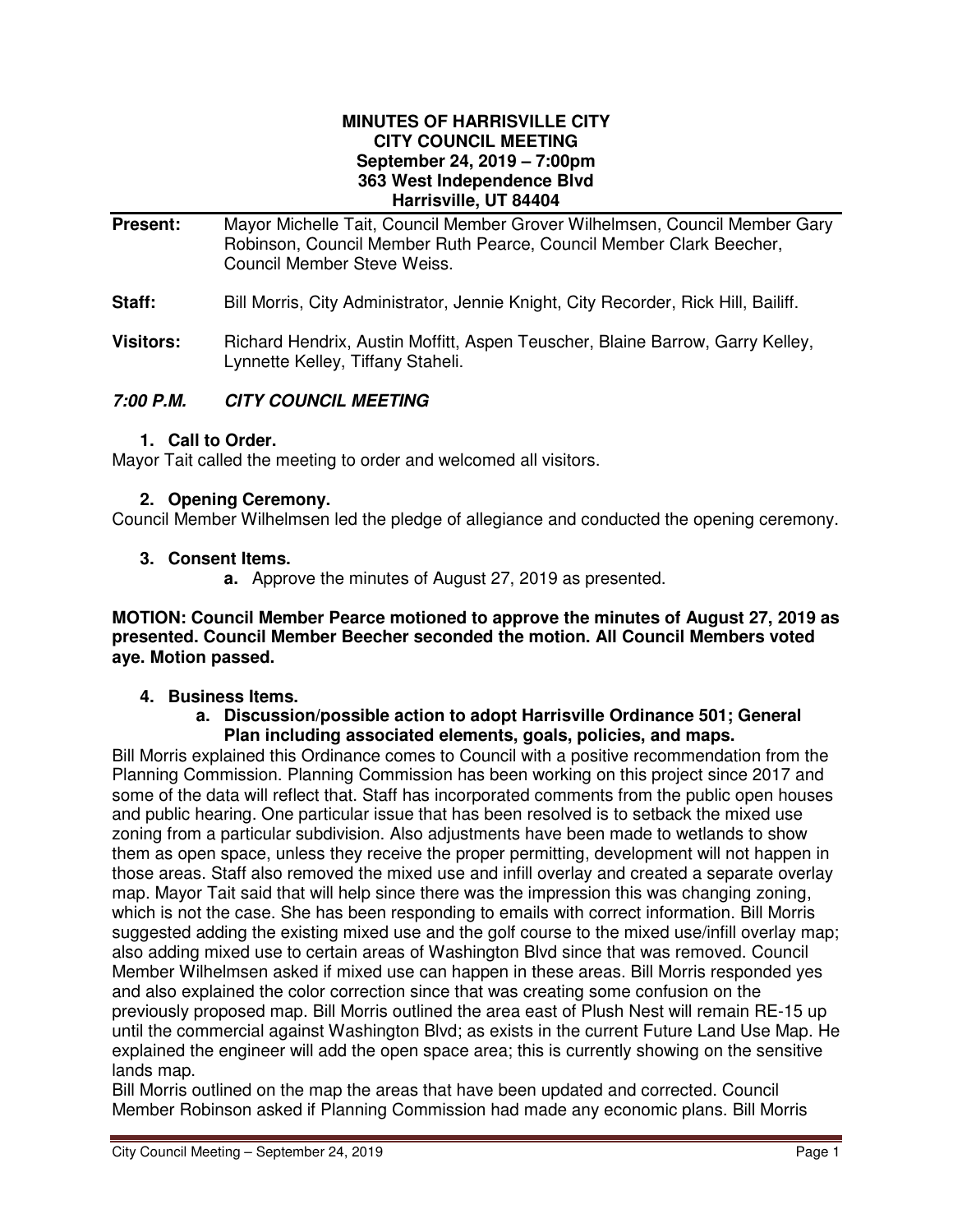said this proposed General Plan includes all of the Better City proposal data addressing future economic issues. Council Member Robinson asked about developing the city complex on 750 West and how the city will pay for this. Bill Morris said any future development will be paid for by the future development of residential or commercial properties. Mayor Tait pointed out all future projects must be included in the General Plan for cities to be allowed to develop them in the future. She further explained that does not mean they will be developed immediately.

Council Member Robinson expressed his opinion that public notice was not met on the plan. Bill Morris said that state law and beyond had been met by holding an open house in addition to the required public hearing. He also stated that letters are sent to any affected entities at the time of development.

Council Member Robinson insisted there was more that could be done to inform citizens. Bill Morris asked for additional suggestions of how to inform the public. Hearing notices are put in the newsletter, on the website, and in the Standard Examiner. Bill Morris informed Council there were so many people in attendance at the Planning Commission level, it was standing room only. The General Plan consultant actually commented he had not seen a crowd that large for such a small city. All of the proposed information is available to the public.

Council Member Wilhelmsen asked what could be done rather than handing out a hard copy letter to each citizen. Council Member Robinson suggested using the newsletter. Bill Morris responded the notices are included in the newsletter. Council Member Robinson again insisted that Council let the public know what is going on.

Council Member Weiss said there is no way to project how the undeveloped areas in the city will be developed. Staff and Council cannot predict what is going to happen in the future. He pointed out this proposed General Plan has been worked on for two years, the public had the opportunity to attend. Council Member Robinson said with the 1100 North Project, everyone said they did not want it. Council Member Weiss corrected saying some said they did not want it, not everyone.

Bill Morris again reviewed the efforts made by staff to meet the requirements. Council Member Beecher pointed out even if staff sent out additional notices, it may not increase attendance. Bill Morris said every public comment was addressed but there were conflicting opinions on some issues that cannot be incorporated. He explained during public comments, Roger Shuman said he felt the city was 80% there with the proposed General Plan. Additional comments were incorporated after the public hearing and maybe residents were not in attendance because they are satisfied.

Council Member Robinson asked about comments made on the golf course. Council Member Pearce corrected those comments were made from residents in Plush Nest. Mayor and Council reviewed the area that was changed back to RE-15.

Council Member Wilhelmsen pointed out the General Plan can change in the future. Bill Morris said this is a guide for the next 20 years; commercial will grow and eventually a city center might develop. Council Member Wilhelmsen said these plans are used as guides. Bill Morris said they are adopted to address the major transportation corridors and future flood plain issues. Mayor Tait pointed out consultants were used in the development of this plan and she recommended adoption of the plan. Bill Morris said staff will do whatever they are instructed to do.

Council Member Pearce asked if the plan could be tabled; she did not have time to review the details. Council Member Robinson asked for a paper copy. Bill Morris provided a hard copy to Council Member Robinson and asked for direction from Council.

After discussion a motion was made.

#### **MOTION: Council Member Pearce motioned to table Ordinance 501; General Plan including associated elements, goals, policies, and maps, to allow for further review and update of the maps; no public hearing at the next meeting. Council Member Robinson seconded the motion. All Council Members voted aye. Motion passed.**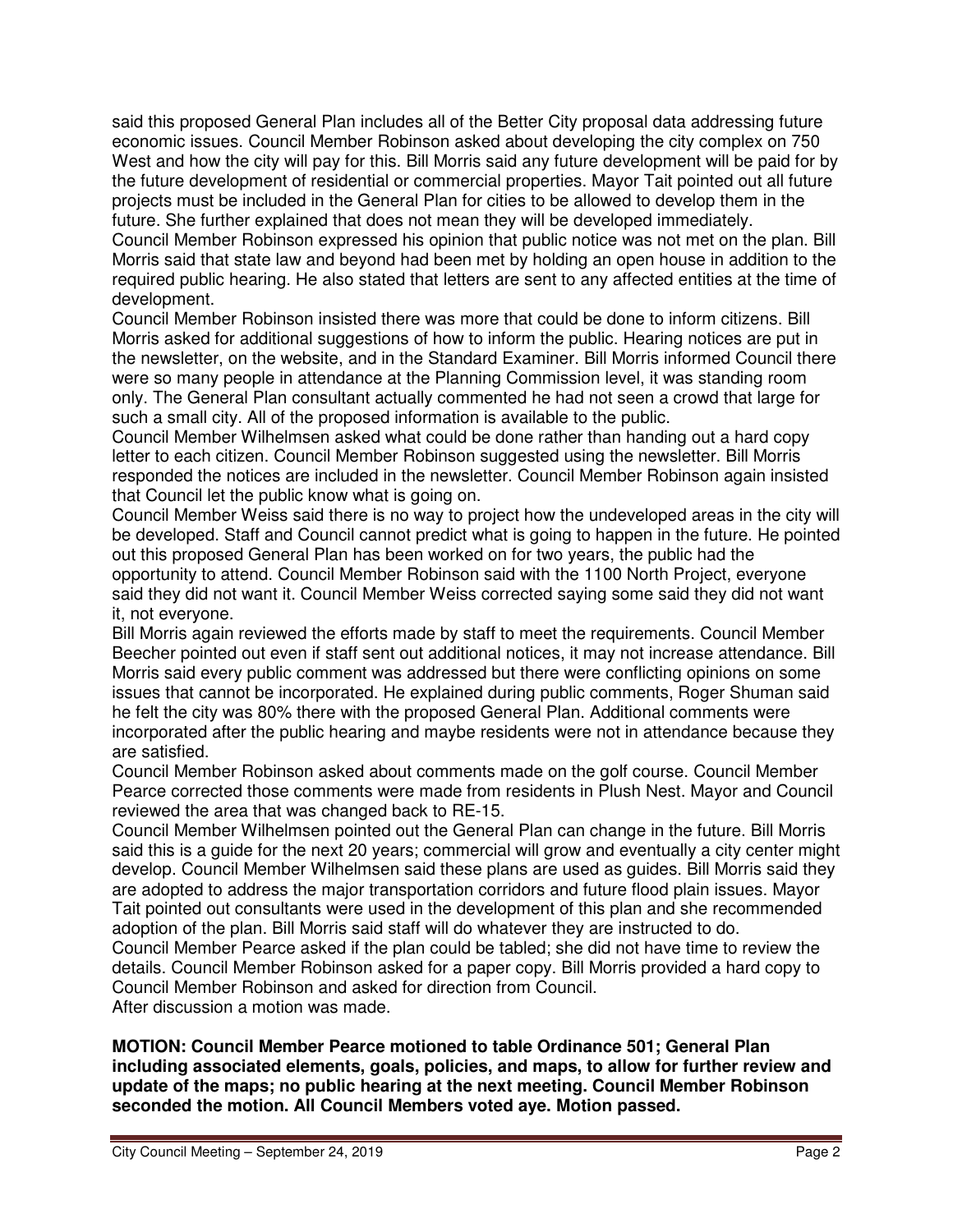Council Member Pearce said resident Greg Montgomery expressed concern with the commissioners, saying they were not interested in what he had to say. Bill Morris said staff went above and beyond to meet some of his suggestions, even including a low impact road in his area, which the city has not done before. Mayor Tait pointed out resident Greg Montgomery has had more input into this plan than any other resident.

### **b. Discussion/possible action to adopt Harrisville Ordinance 504; Inspection and Cleaning Amendment.**

Bill Morris clarified that Laurence Boswell, Code Enforcement Official, wanted to clean up the definitions in the inspection and cleaning ordinance to include unregistered vehicles. Council Member Pearce expressed concern with the inclusion of unregistered cars, admitting she has several cars on her property that are not licensed. Bill Morris said this is intended to protect properties from becoming salvage yards creating blighted neighborhoods. The city is hearing from the public that we are not doing a good enough job dealing with these issues. This update will help deal with the blighted communities in our city.

**MOTION: Council Member Weiss motioned to approved Ordinance 504; Inspection and Cleaning Amendment. Council Member Wilhelmsen seconded the motion. A Roll Call Vote was taken.** 

| <b>Council Member Weiss</b>      | Yes |
|----------------------------------|-----|
| <b>Council Member Beecher</b>    | Yes |
| <b>Council Member Pearce</b>     | Yes |
| <b>Council Member Robinson</b>   | Yes |
| <b>Council Member Wilhelmsen</b> | Yes |

## **Motion passed 5-0.**

### **5. Public Comments - (3 minute maximum)**

Tiffany Staheli said she would like to address the four-way stops in our city. She sent an email back in March to all Council Members and she does not feel this has been adequately addressed. She thanked staff and Council Member Robinson for his response indicating he had received her email. She works for a neighboring city and cannot attend our meetings. When she moved into Harrisville, she noticed there were a lot of four-way stops. As she looked into this she found that traffic signs are governed by the Federal Highway Administration Manual on Uniform Traffic Control Devices to keep traffic flowing. This Federal guideline is adopted by the state. Previously staff indicated stops signs were installed to control traffic and the manual is a guideline. She expressed her concern with this indicating the manual says stop signs, particularly four-way stops should not be used for traffic control but after engineering studies. She could find no record of these studies conducted on the installation of the current stop signs. She reviewed some reasons why stop signs can inhibit traffic movement and also when and why four-way stops should be used. She is requesting the city abide by the rules and guidelines in the manual and also take advantage of the emails from residents for those who have conflicts in their schedules.

Gary Kelley lives in Plush Nest said he was shocked to find out how many people are ignorant to what is going on in the city. He understands the city is trying to get the word out but the majority of people do not know what is going on. He thinks there is a better way. Lynnette Kelley asked where the map can be found on the website. Council Member Pearce gave instruction as to where to find the current packet on the website. Mr. Kelley asked if the map is still dated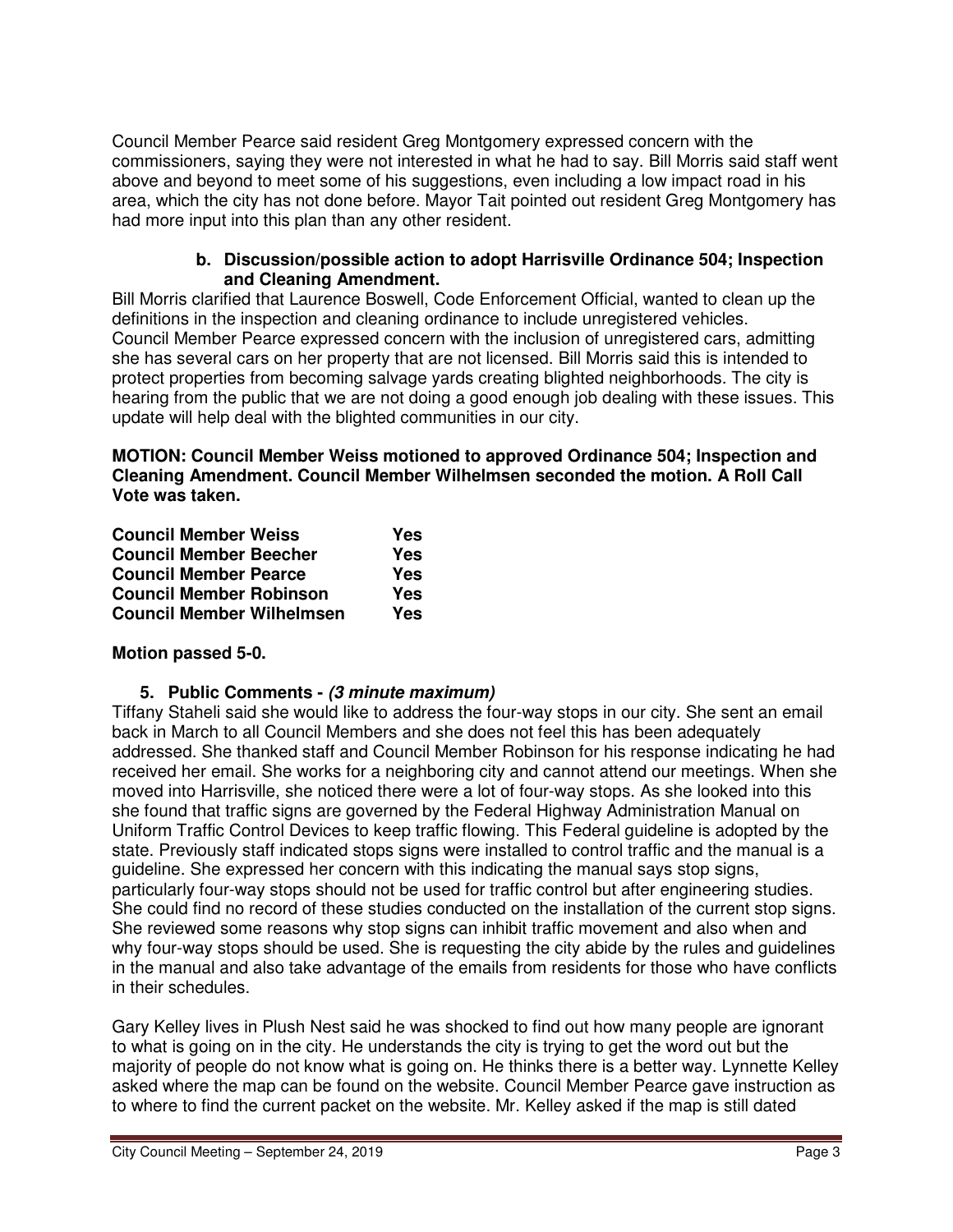2015. Jennie Knight clarified the zoning map and Future Land Use map on the main web page will not change until the Council adopts the new maps. The maps the Council is referring to are in the packet for the meeting. Once adoption occurs, the maps will be updated on the website.

### **6. Mayor/Council Follow-Up:**

Mayor Tait thanked staff for their effort working on these large projects and offered condolences to Bill Morris for the unexpected loss of his mother.

Council Member Weiss proposed asking the question of how to better get information to the public by seeking the public's input. Mayor Tait commented on the lack of participation in the primary election. Bill Morris said there is a lack of engagement during the transition into a digital world. Public input was solicited on Facebook as was requested by Planning Commission for the mixed-use proposal but only a few comments were received.

Council Member Robinson informed Tiffany Staheli that he had brought up her concerns in a council meeting after receiving her email and they were discussed.

Council Member Pearce suggested moving the public comments section to the beginning of the meeting rather than after the business items and decisions have been made. Bill Morris said some cities are doing that and suggested checking with neighboring cities to see what works best. Mayor Tait suggested thinking about this option in the future.

**7. Closed Executive Session:** Utah State Code §52-4-205(1)(a): The Council may consider a motion to enter into Closed Executive Session for the purpose of discussion of character, professional competence, or physical or mental health of individual(s).

**MOTION: Council Member Pearce motioned to close the public meeting and enter into a Closed Executive Session. Council Member Weiss seconded the motion. A Roll Call Vote was taken.** 

| <b>Council Member Weiss</b>      | Yes |
|----------------------------------|-----|
| <b>Council Member Beecher</b>    | Yes |
| <b>Council Member Pearce</b>     | Yes |
| <b>Council Member Robinson</b>   | Yes |
| <b>Council Member Wilhelmsen</b> | Yes |

### **Motion passed 5-0**

Mayor and Council convened into a Closed Executive Session.

**MOTION: Council Member Beecher motioned to close the Closed Executive Session and reopen the public meeting. Council Member Wilhelmsen seconded the motion. A Roll Call Vote was taken.** 

| <b>Council Member Weiss</b>      | Yes |
|----------------------------------|-----|
| <b>Council Member Beecher</b>    | Yes |
| <b>Council Member Pearce</b>     | Yes |
| <b>Council Member Robinson</b>   | Yes |
| <b>Council Member Wilhelmsen</b> | Yes |